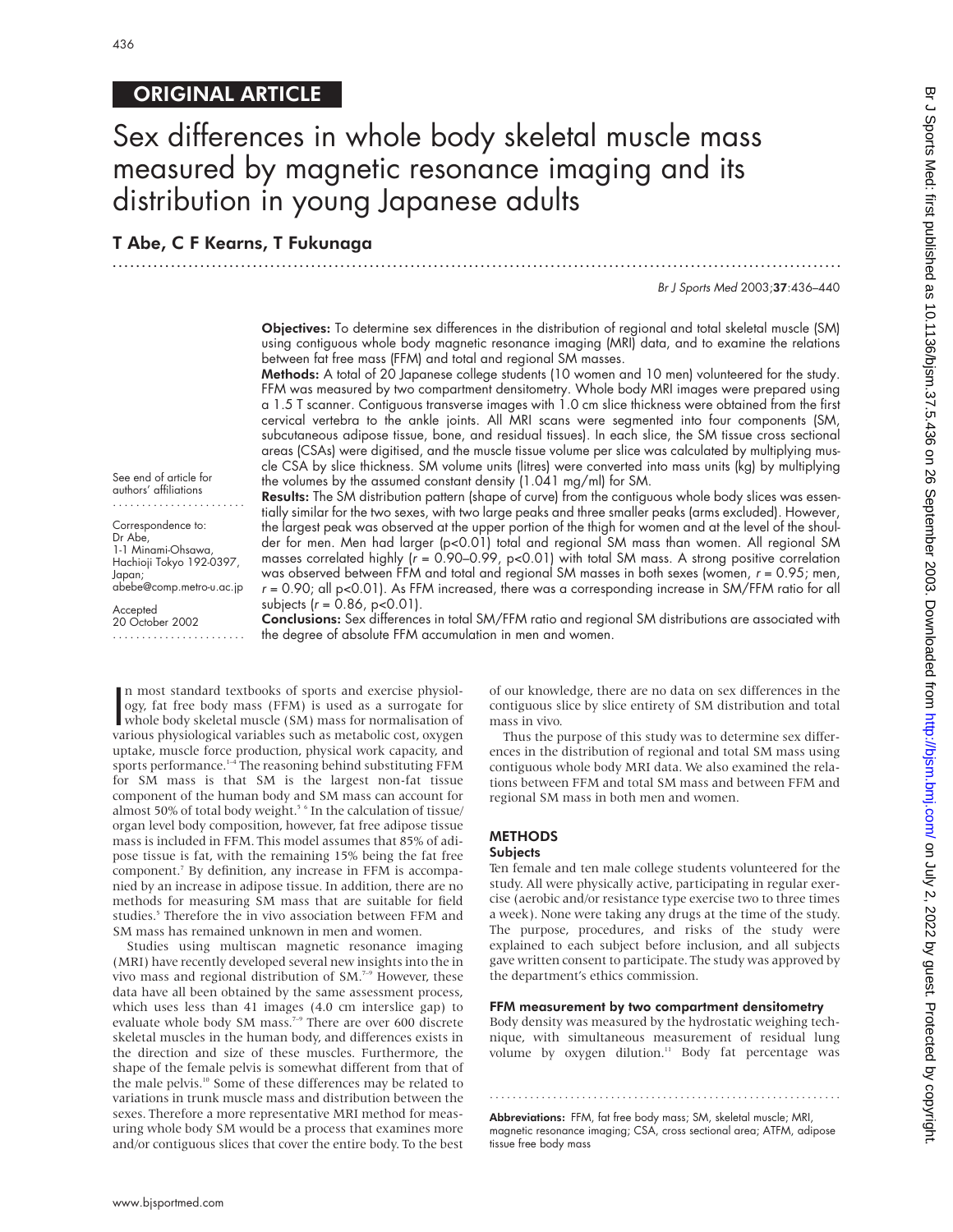|                                     | Men $(n=10)$     | Women $(n=10)$  |
|-------------------------------------|------------------|-----------------|
| Age (years)                         | 20.9(1.9)        | 21.6(1.1)       |
| Standing height (cm)                | $171.7(6.1)$ *   | 160.2(5.1)      |
| Body mass (kg)                      | $63.5(5.5)^*$    | 55.6 (6.2)      |
| Body mass index ( $\text{kg/m}^2$ ) | 21.5(1.2)        | 21.7(2.3)       |
| Percentage body fat                 | $11.5(3.2)^{*}$  | $26.2$ (5.8)    |
| Fat free mass (kg)                  | $56.3(5.4)$ *    | 40.8(3.5)       |
| Skeletal muscle mass (kg)           |                  |                 |
| Total                               | $22.3(3.0)*$     | 13.5(2.0)       |
| Trunk                               | $9.7(1.6)$ *     | 5.5(1.0)        |
| Arms                                | $2.3(0.3)*$      | 1.2(0.2)        |
| Upper legs                          | $8.0(1.1)$ *     | 5.0(0.6)        |
| Lower legs                          | $2.4(0.3)*$      | 1.8(0.3)        |
| <b>Relative SM mass</b>             |                  |                 |
| SM/fat free mass (kg/kg)            | $0.396$ (0.024)* | $0.329$ (0.025) |
| SM/body mass (kg/kg)                | $0.350$ (0.024)* | $0.243$ (0.031) |
| SM/standing height (kg/m)           | $13.0(1.4)$ *    | 8.4(1.2)        |
| Values are mean (SD).               |                  |                 |

calculated from the body density using the equation of Brozek *et al*. <sup>12</sup> FFM was estimated as body mass minus fat mass.

#### Whole body SM measurement by MRI

MRI images were prepared using a General Electric Signa 1.5 T scanner (Milwaukee, Wisconsin, USA). A T1 weighted, spin echo, axial plane sequence was performed with a 1500 millisecond repetition time and a 17 millisecond echo time. Subjects rested quietly in the magnet bore in a supine position with their legs and arms extended in the anatomical reference position. With the first cervical vertebra as the point of origin, contiguous transverse images with 1.0 cm slice thickness (0 cm interslice gap) were obtained from the first cervical vertebra to the ankle joints for each subject (about 150 slices per person). Four sets extended from the first cervical vertebra to the femoral head during breath holding (about 20 seconds). The other three sets of acquistions were obtained from the femoral head to the ankle joints during normal breathing.

All MRI scans were segmented into four components (SM, subcutaneous adipose tissue, bone, and residual tissues) by a highly trained analyst, and then traced. In each slice, the skeletal muscle tissue cross sectional areas (CSAs) were digitised, and the muscle tissue volume (cm<sup>3</sup>) per slice was calculated by multiplying muscle tissue area (cm<sup>2</sup>) by slice thickness (cm). SM volume units (litres) were converted into mass units (kg) by multiplying the volumes by the assumed constant density for SM  $(1.041 \text{ kg/l})$ .<sup>6</sup> The estimated coefficient of variation of this SM mass measurement from test-retest ( $n = 5$ ) was 2.1%.

To determine whether regional differences existed, the body was divided into four different anatomical regions. Upper and lower leg SM masses were calculated using the images extending from the femoral head to the knee joint and from the knee joint to the ankle joint respectively. Trunk SM mass was calculated using the images extending from the femoral head to the first cervical vertebra, excluding the arm SM mass. The border of the arm SM was determined immediately distal to the axillary fold.

#### Statistical analysis

The data are presented as mean (SD). The differences between men and women were tested for significance by a one way analysis of variance. Linear regression analysis was used to assess the relations between total and regional SM mass and between FFM and SM variables.



SM, skeletal muscle mass.<br>\*Significantly different from women, p<0.01. Figure 1 Distribution of skeletal muscle cross sectional area (CSA)\*<br>\*Significantly different from women, p<0.01. The standing measurements per slice f height (161 and 160 cm respectively) and fat free mass (49.0 and 46.6 kg respectively).

#### RESULTS **Subjects**

There were no sex differences in age and body mass index. Men had greater body mass and FFM (all  $p<0.01$ ) than women. Women were shorter and had higher percentage fat and fat mass (all  $p < 0.01$ ) than men (table 1).

#### Distribution pattern of SM area measurements per slice

Figure 1 illustrates the distribution of SM CSA measurements per slice for a man and woman with similar standing height (161 and 160 cm respectively) and FFM (49.0 and 46.6 kg respectively). The SM CSA distribution pattern—that is, shape of the curve—from the whole body slices was similar for all the subjects. For example, inspection of the SM CSA measurements per slice shows that two large peaks (P1, P4) and three smaller peaks (P2, P3, P5) were found in the whole body SM CSA distribution (arms excluded), although the individual value for the peaks was different among the subjects. The largest peak was observed at the upper portion of the thigh (P4), and the second largest peak at the level of the third thoracic vertebra, which is at about the level of the shoulder (P1). The other three smaller peaks were located between the lower portion of the xiphoid process (B1) and the iliac crest (B2) (which is at about the level of L3–L4 (P2)), between the iliac crest (B2) and the femoral head (B3) (which is at the level of the gluteus (P3)), and between the knee joint (B4) and the ankle joint (which is at the level of the widest part of the calf (P5)). Men had a greater SM CSA at the shoulder, chest, and lower gluteus regions. Abdomen, lower thigh, and calf regions were similar in area between the sexes (fig 1).

On average, SM CSA at the five peaks (P1–P5) and three troughs (B1-B3) were larger (all p<0.01) in men than women (table 2). Upper body muscle CSA (at P1, P2, B1, and B2) for women was about 56% (range 55.2–61.2%) of that for men. On the other hand, lower body muscle CSA (at P3, P5, and B3) for women was about 75% (range 68.8–84.4%) of that for men.

#### Total and regional SM mass

Men had greater (all p<0.01) total and regional SM mass than women (table 1). Upper and lower leg SM mass for women was 63% and 75% respectively of those for men, whereas arm and trunk SM mass was about 50% of that for men. Hence, the total SM mass of women was 60% of that of men. The SM mass/FFM ratio, SM mass/body mass ratio, and SM mass/ standing height ratio were higher (p<0.01) in men than women (table 1).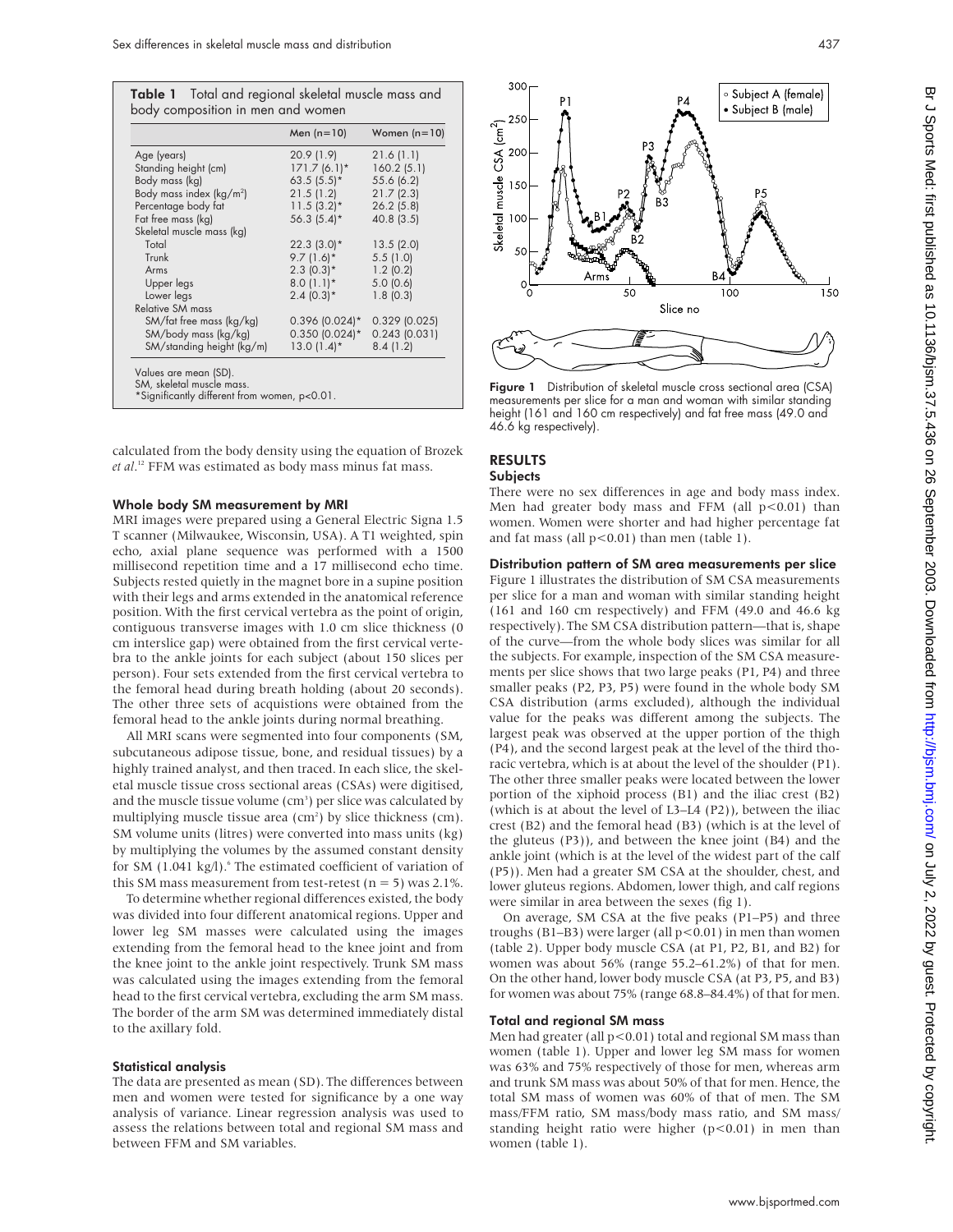| Position       | Men $(n=10)$ | Women $(n=10)$ |
|----------------|--------------|----------------|
| P <sub>1</sub> | 288 (38)*    | 161 (24)       |
| P <sub>2</sub> | 139 (22)*    | 77 (16)        |
| P <sub>3</sub> | $217(23)$ *  | 164 (23)       |
| P <sub>4</sub> | 272 (29)*    | 187(21)        |
| <b>P5</b>      | $122(13)*$   | 103(15)        |
| B <sub>1</sub> | $87(17)*$    | 48 (14)        |
| B <sub>2</sub> | 98 (17)*     | 60 (12)        |
| B <sub>3</sub> | $171(18)*$   | 122 (23)       |

Relations between FFM and total and regional SM mass A strong positive correlation was observed between FFM and total SM mass (female,  $r = 0.95$ ; male,  $r = 0.90$ ; all p<0.01; fig 2B) and between FFM and regional SM mass (female, *r* = 0.87–0.94; male, *r* = 0.80–0.90; all p<0.01; fig 2A) in both sexes. Also, as FFM increased, there was a corresponding increase in SM mass/FFM ratio for women  $(r = 0.76, p < 0.01)$ , but not for men  $(r = 0.38)$ . An analysis of all subjects showed that there was a positive correlation  $(r = 0.86, p < 0.01)$  between FFM and SM mass/FFM ratio.

#### Relation between total SM and regional SM

All regional SM mass values correlated highly (*r* = 0.90–0.99, p<0.01) with total SM mass (fig 3). However, the correlation coefficient for the lower leg was lower than those for the other sites. The total SM mass to trunk SM mass regression had a slope of 0.48 kg/kg in all subjects and was much greater than for all other regions (fig 3).



Figure 2 Relations between fat free mass and total skeletal muscle mass (B) and fat free mass and regional skeletal muscle mass (A) in men (closed symbols) and women (open symbols).



Figure 3 Relations between total and regional skeletal muscle mass in men (closed symbols) and women (open symbols).

#### **DISCUSSION**

Previous multiscan MRI studies have been performed using an assessment process similar to ours. However, those studies used fewer than 41 images (4.0 cm interslice gap) to evaluate whole body SM mass. Theoretically, this interleaved process of evaluating SM mass should be accurate when estimating the cone shaped limb muscles. However, the large interslice gap may cause a large estimation error when complex shaped muscles such as the trunk SM are assessed, although there are no data on this. Our method, which examines contiguous slices (150–160 images; 0 cm interslice gap) covering the entire body, should be more accurate for the evaluation of trunk SM mass.

Greater sex differences in muscle size (CSA and mass) have been previously observed in the upper extremities than the lower extremities.<sup>13 14</sup> However, few studies have reported sex differences in trunk muscle CSA at multiple levels of the spinal vertebrae. There are no data that comprehensively describe trunk muscle geometry in both men and women.15 To the best of our knowledge, this is the first study to use contiguous slice by slice entirety MRI data to determine sex differences in whole body SM distribution. We observed two large peaks and two smaller peaks in the trunk and thigh SM CSA distribution in both sexes. Comparison of trunk muscle CSA at the peaks and troughs of the distribution curve shows a greater sex difference in the upper trunk region (in women it is about 56% of that in men) than in the lower trunk region (in women it is about 75% of that in men). Furthermore, our absolute values for trunk muscle CSA are similar to those of a recent study which reported MRI derived trunk muscle CSA across multiple levels of the thoracic and lumbar spinal vertebrae.<sup>15</sup> Therefore our results show that trunk muscle CSA distributions are similar in men and women, although the shape of the pelvis is somewhat different.

It is generally believed that disorders of the lower back are associated with two factors: inherent weakness of the lumbar region, and the forces or loads encountered by the lower back during daily living and athletic activities.<sup>16</sup> Our results show that one of the smallest CSAs is found at the level of the iliac crest, making it a functionally disadvantaged region of the trunk. The lower portion of the xiphoid process has an even smaller CSA than the iliac crest. However, it is protected by the thoracic rib cage, whereas the iliac crest is only supported by the lumbar spinal vertebrae. The muscles at the iliac crest level consist mainly of the rectus abdominis, external and internal obliques, psoas major, and erector spinae. In this study, SM CSA of women at this level was found to be 61% of that of men. The maximum force generation potential of a muscle is related in part to its CSA. When the magnitude of absolute spinal loading is similar in the two sexes, the relative force exerted by the spinal loading muscles is higher in women than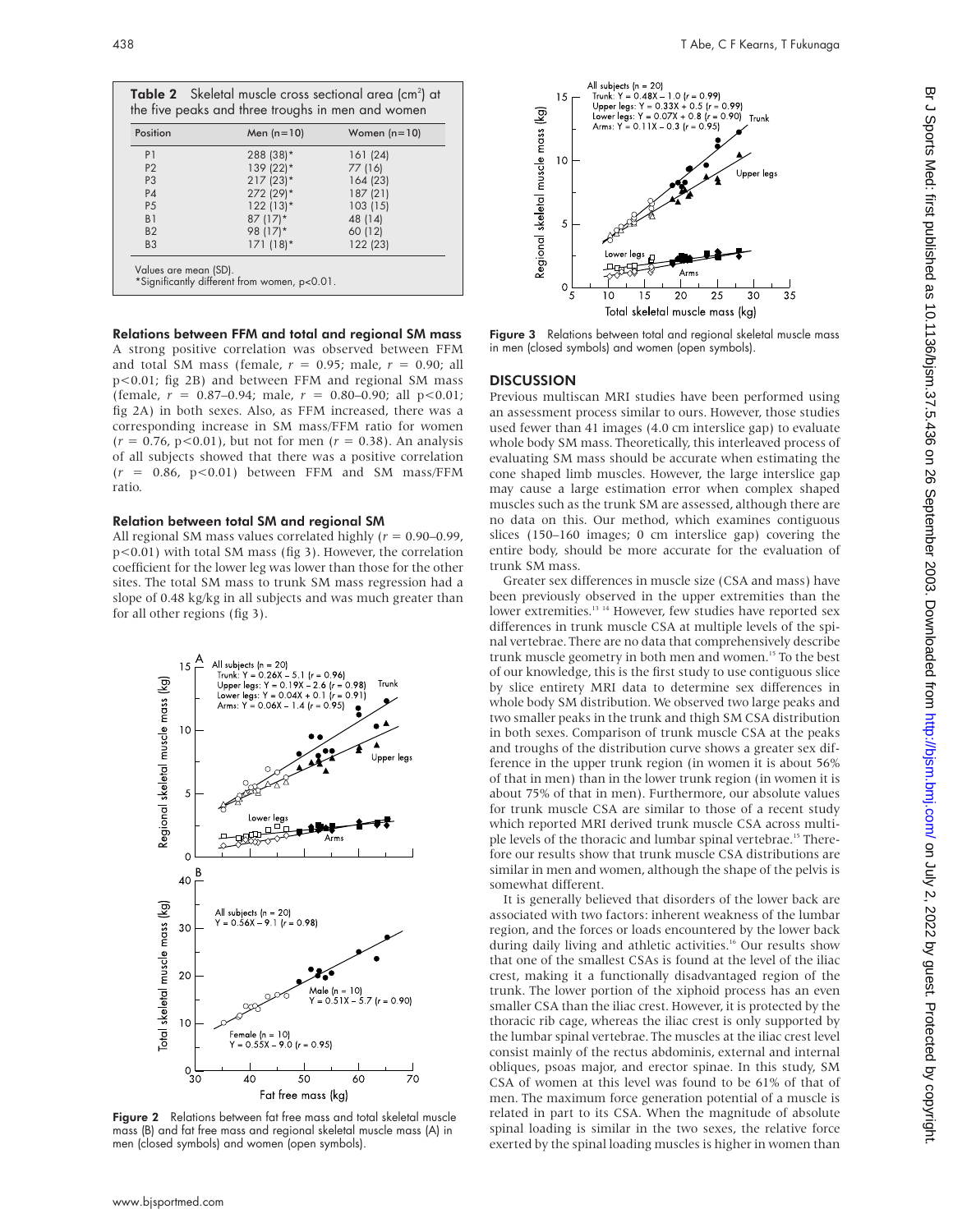

Figure 4 Relation between fat free mass and total skeletal muscle mass in men and women using mean values from this study and values from previous in vivo and in vitro studies.

men. Thus our data explain why low back pain is more often prevalent in women than in men.<sup>17</sup>

Cadaver dissection studies have reported that SM mass accounts for almost 50% of total body mass in elderly subjects.18 19 Multiscan MRI studies have shown that total SM mass/body mass ratio is approximately 0.30 for women and 0.40 for men.<sup>7-9</sup> In our study, total SM mass/body mass ratio was 0.24 for the healthy young women and 0.35 for the healthy young men. Clearly, total SM mass/total body mass ratio is highly variable and may be due to different degrees of accumulated fat mass between subjects. This difference may be due to environmental (culture, exercise) or genetic factors.

Figure 4 illustrates the relation between total SM mass and FFM using mean values from the present study and values taken from previous in vitro and in vivo studies.<sup>75</sup> Heymsfield *et al*<sup>7</sup> observed a strong correlation between total SM mass and FFM in pooled samples. They also reported an increase in the ratio of total SM mass to FFM with greater FFM. Unfortunately, they failed to discuss these findings. Our findings are consistent with this report in showing a strong positive correlation between total SM mass and FFM and that the total SM mass/FFM ratio increases with increased FFM. In addition, the regression line between total SM mass and FFM was similar for men and women in our study. Previous studies have proposed the concept of adipose tissue free body mass (ATFM), defined as total body mass minus adipose tissue mass.<sup>7,9</sup> According to the data of Baker<sup>20</sup> and Garrow,<sup>21</sup> the proportion of fat in adipose tissue is 0.80. Using previous investigations, we sought to confirm this close association between FFM (molecular component) and ATFM (tissue/ organ component), as defined by the formula: FFM = ATFM + 0.20 × adipose tissue mass. After conversion from ATFM into FFM, the ratio of total SM mass to FFM found in the present and previous studies was compared (fig 4). The ratio found in the present study (0.40 kg/kg for men and 0.33 kg/kg for women) was lower than previously reported (0.50 kg/kg for men and 0.43 kg/kg for women). The most important reason for the differences in SM mass/FFM ratio is the differences in the degree of absolute FFM among the investigations. The slope of the regression line between total SM mass and FFM (0.68 kg/kg) in fig 4 was greater than 0.50 kg/kg. If a slope of 0.50 kg/kg is used, there is a constant value for total SM mass/ FFM ratio of 0.5. This may explain the result showing that the lower FFM in both male and female subjects in our study corresponds to a smaller SM mass/FFM ratio compared with previous studies. The total SM mass/FFM ratio should change according to the level of FFM. Therefore any sex difference in total SM mass/FFM ratio is associated with the degree of absolute FFM in men and women.

Another potential reason for the difference in SM mass/ FFM ratio is related to the intramuscular non-contractile tis-

#### Take home message

Women generally have lower total SM mass/FFM ratio than men. This is partly related to the degree of absolute FFM accumulation.

sue (fat and connective tissue) content of SM. MRI measured non-contractile tissue area was about 10% larger in older adults (14–16% of total muscle CSA) than young subjects (6% of total muscle CSA).<sup>22</sup> The cadaver study, mainly older subjects, dissected SM tissue and included large noncontractile tissues as part of the total SM tissue. Therefore, this method may overestimate (by about 10%) total SM mass when older subjects are used.

A previous MRI study reported that men had a greater percentage of SM mass in the upper body (43%) and a lower percentage of SM mass in the lower body (55%) compared with women (40% and 58% respectively).<sup>8</sup> Our results show strong positive correlation between total and regional SM mass in both men and women, and the regression lines were similar in the two sexes. The regression between trunk SM mass and total SM mass has a slope of 0.48 kg/kg in all subjects and is much greater than the slopes for the other regions (0.33 kg/kg for upper leg, 0.11 kg/kg for arms, and 0.07 kg/kg for lower leg). This indicates that SM distribution in men and women is associated with the degree of accumulated total SM mass in normal adults. Thus, the sex differences in SM distribution in the upper and lower body are related to the degree of FFM accumulation in men and women. Another interesting observation is that regional SM mass can be estimated from FFM using the strong relation between the two variables.

In summary, the SM distribution pattern obtained from contiguous whole body slices was similar in men and women. Two large peaks and three smaller peaks (arms excluded) were found. The largest peak was observed at the upper part of the thigh for women and at the level of the shoulder for men. Men had larger total and regional SM mass than women. All regional SM mass values correlated highly with total SM mass. A strong positive correlation was observed between FFM and total and regional SM mass in both sexes. As FFM increased, there was a corresponding increase in SM mass/FFM ratio for all subjects. These findings indicate that sex differences in upper and lower body SM distribution and total SM mass/FFM ratio are associated with the degree of FFM accumulation. Ultimately, a high SM/FFM ratio may be important for superior sports performance, especially in sports requiring strength or power. However, this will require further study.

#### ACKNOWLEDGEMENTS

Our appreciation is extended to the men and women who participated in this study. The study was supported in part by the Ministry of Education, Science, Sports and Culture of Japan (grant No 15300221).

## .....................

Authors' affiliations T Abe, Tokyo Metropolitan University, Tokyo, Japan C F Kearns, Schering-Plough Research Institute, Kenilworth, NJ 07033-1300, USA T Fukunaga, Department of Sports Science, Waseda University,

Tokorozawa, Saitama 359-1192, Japan

#### REFERENCES

- 1 Brechue WF, Abe T. The role of FFM accumulation and skeletal muscle architecture in powerlifting performance. *Eur J Appl Physiol*<br>2002;**86**:327–36.
- 2 Garrett Jr WE, Kirkendall DT. Exercise and sport science. Philadelphia: Lippincott Williams and Wilkins, 2000:319–445.
- 3 McArdle WD, Katch FI, Katch VL. Exercise physiology, energy, nutrition, and human performance. 5th ed. Baltimore: Williams & Wilkins, 2002:187–819.